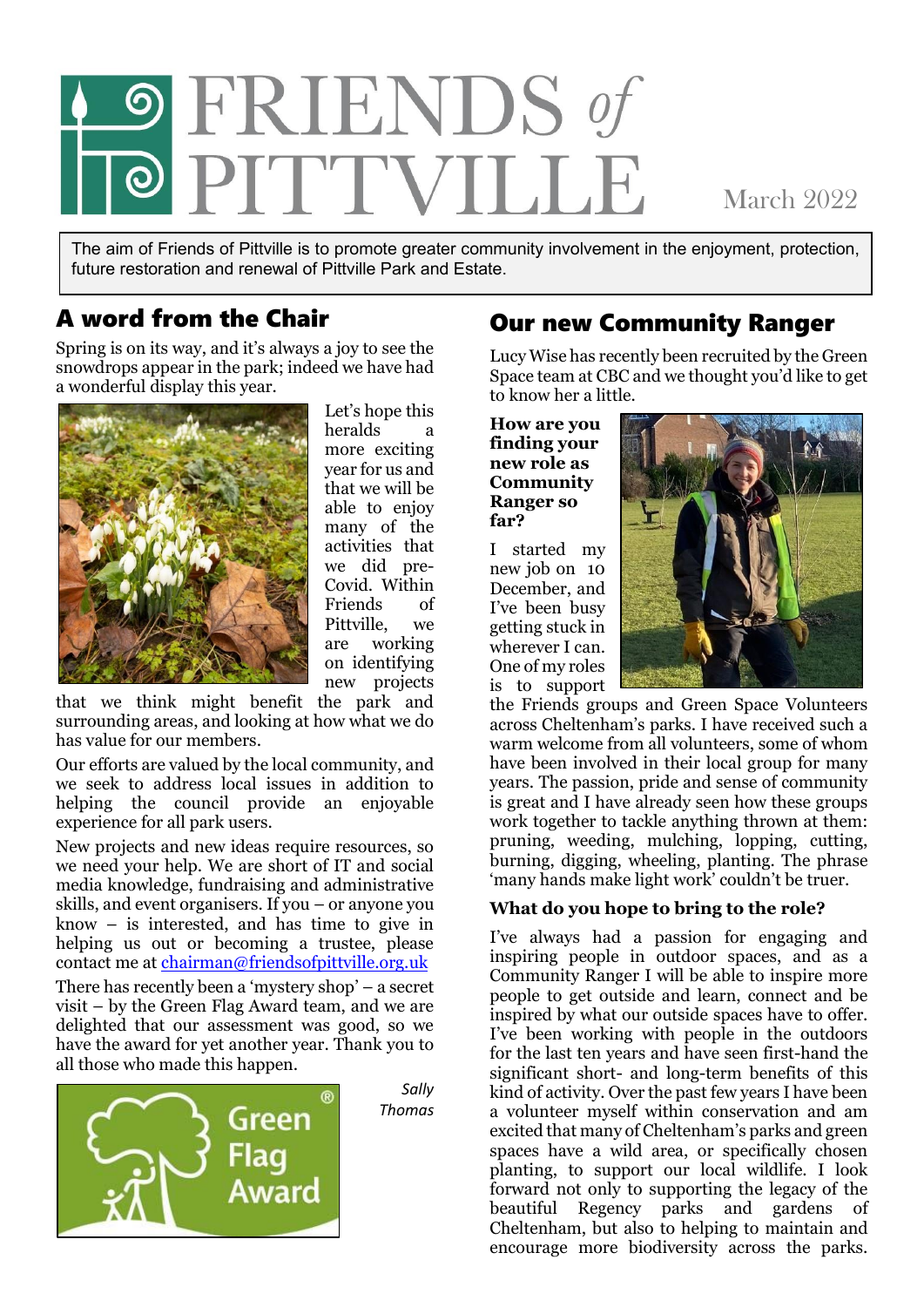Thank you for taking the time to learn a bit more about me. If this has inspired you to come out and join Friends of Pittville please get in touch! There is a task for everyone; whether you come to learn a new skill, make new friends, network or simply for a bit of fun. We meet on the 1st and 3rd Thursday of the month at 9.15 until 11.15. Please email [volunteer@friendsofpittville.org.uk.](mailto:volunteer@friendsofpittville.org.uk) I hope to see you in the park soon. (Give me a wave!)  *Lucy Wise*

## St Vincent's and St George's

I walk past the Phoenix on Winchcombe Street most days, but have never called in. Friends of Pittville has a number of links with St Vincent's and St George's Association, so I thought I would talk to some members of staff and find out a bit more about the scope of the charity's work. I spoke to Karen Whyte, Activities Coordinator, and Chloe Bushell, responsible for fundraising and marketing.



**Can you tell me a little about what St Vincent's and St George's does?**

We're a local charity – we operate in Cheltenham and Gloucester – and we are a supported living provider. That means that all our work is directed to the support of people who have challenging and often complex needs, so that they are able to live their lives as independently as possible. They use our services and we refer to them as service users.

The Phoenix, which some may remember as a department store, opened over ten years ago, and is our activity centre. People who use the Phoenix may have learning disabilities, or mental health problems, or may be vulnerable in some way. They may live with their parents, in supported living or independently. Any vulnerable person who comes through our door and wants to spend the day here is welcome. We're open from 9am to 3pm on weekdays.

### **Do you have residential units?**

We have accommodation that we rent to people who would benefit from supported independent living; we have a range of properties that are let to people who need a supported living arrangement. They have a tenancy agreement for the house and a supported living package.

### **Do you provide care for people who live in their own homes?**

Yes, we also provide domiciliary care, where our trained staff go into people's houses. This could be to help with getting up, or showering, or perhaps with shopping. We also do outreach where people go out into the community and do different activities or go to places they want to go.

#### **I was surprised to hear that you run the Portland Guesthouse on Portland Street.**

Yes, we run it as a social enterprise. It's a sevenbedroom guesthouse and you wouldn't know anything about it being different in any way if we didn't put information in the rooms. The idea is that people with difficulties (perhaps because of long term unemployment, disability, mental health issues) can be provided with work experience of six to eight weeks in anything related to the running of the guesthouse: serving breakfast, cleaning, doing laundry, greeting guests etc. Some people do a college course endorsed by the Institute of Hospitality which is offered over 12-18 months and covers food hygiene, customer service etc. We then support students by helping with applications and interviews to find paid employment. Our first successful student has just begun work at a local hotel.

### **Are there opportunities to volunteer with St Vincent's and St George's?**

Volunteers are very welcome at the Phoenix. We also run a garden project at Well Close House on Lansdown Parade; there we always need help with

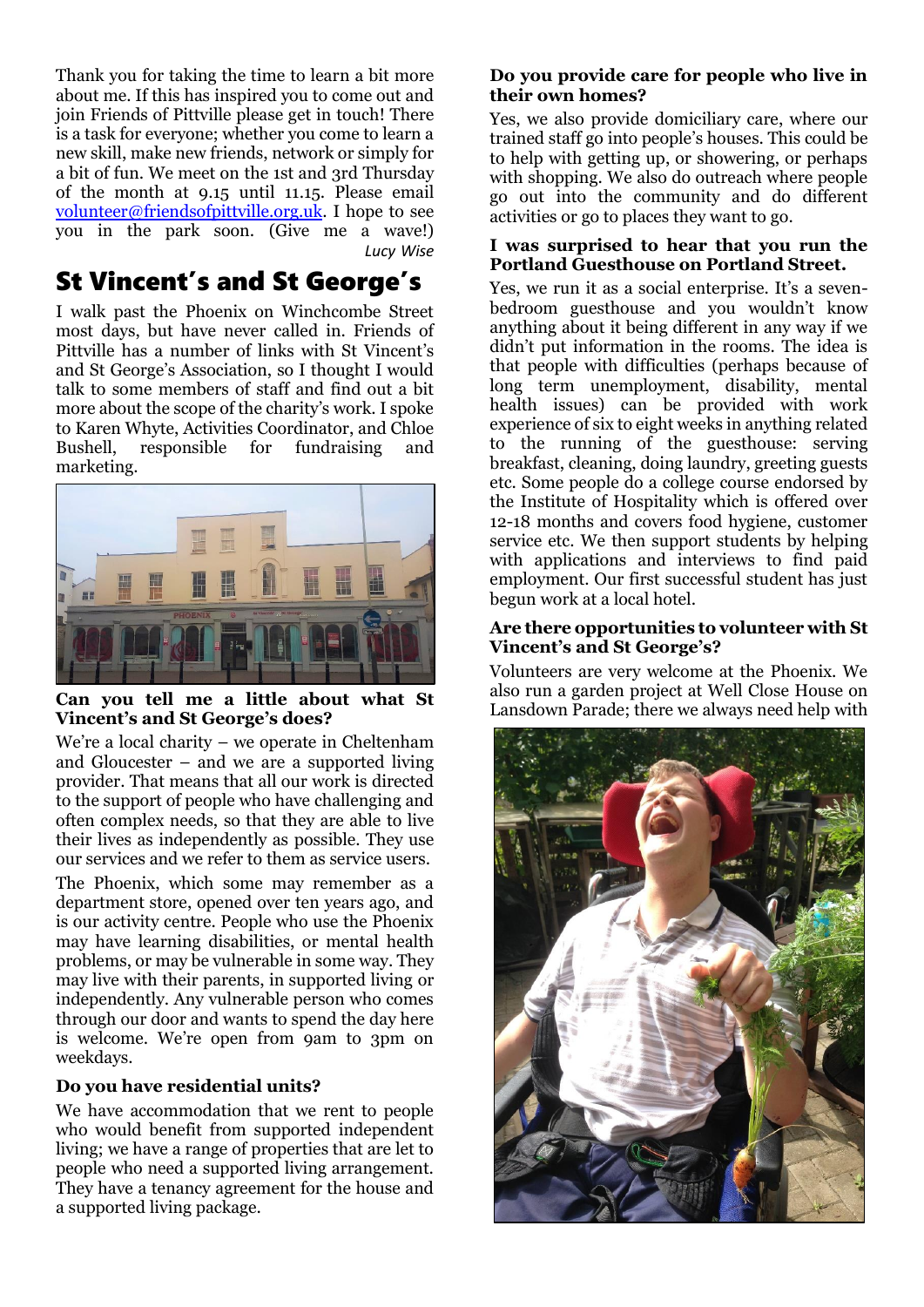fixing things, painting, weeding, planting etc alongside service users. Gardening days are twice a week – Wednesday and one other day, depending on the weather. There's no age preference for volunteers; our service users are of all ages and have a wide variety of interests. If volunteers have a hobby they can bring and share – perhaps music or arts and crafts – that would be very welcome. I should say that all volunteers need to be doublevaccinated.

#### **There are quite a few links with Friends of Pittville, aren't there?**

Yes, first, there's the maintenance of the duck feeder. We look after it during the week – keeping it topped up and removing foreign coins (!) while a FoP volunteer (Philippa Howell) looks after it on the weekend.



And we're meeting with the new ranger at Pittville Park to arrange for service users to work alongside Friends of Pittville GSVs on park maintenance.

We also have rooms here which I understand Friends of Pittville is interested in using for meetings, and perhaps for public talks.

If you're interested in volunteering for St Vincent's and St George's, read about them on their website: [www.stvsandstgs.co.uk.](http://www.stvsandstgs.co.uk/) You can find the Phoenix at 86-90 Winchcombe Street, Cheltenham GL52 2NW or call 01242 511237.

 *Andy Hopkins*

### Cheltenham Horticultural Society

The Spring Flower Show will take place on Sunday 20 March at Pittville Pump Rooms from 12.30- 3.30pm. Admission £2.00.

# Friends of Pittville Plant Sale

Our next fundraising plant sale will be on Saturday 7 May 2022 from 10am to noon. As usual, it will be held in front of the Scout Hut at Central Cross Drive in the park.

Nurseries supporting the event are Hoo House, Malcom Allison and Ireley Hardy Plants, so there will be a wide variety of perennials and alpines available.

We would be grateful to receive donations of plants to supplement those which will be brought along by members of Friends of Pittville and Cheltenham Horticultural Society. We also hope to have a variety of bedding plants for sale.

Please contact the organiser, Philippa Howell, for further information. You can email her at [philippahowell@yahoo.co.uk](mailto:philippahowell@yahoo.co.uk) or call 07564 521516.

## The Green Space Volunteers

It has been a good start to the new year: the weather has been very kind and we have had an average of 29 volunteers at the first four working parties. It sounds a lot but the park is over 33 hectares and there is a lot to do with the maintenance and the projects we are working on. The volunteers have just begun on the restoration of the east end of the rockery adjacent to the upper lake in conjunction with CBC. Hopefully, over the next couple of years we can make this part of the rockery look as good as the west end, which has now been planted with attractive rockery plants.

If you have been in the west side of the park recently, you will have seen the 'snowdrop bank' near the underpass entrance, which has a really good show of snowdrops this year. This was a volunteer project from about seven years ago. There are also primroses, cyclamen, geraniums and wild hellebores.

Three replacement information boards, two at the gates and one in the east side of the park, have now been installed as the original boards were looking the worse for wear. FoP have also been successful in their bid to GCC for a 'Build Back Better' grant to enable the design and erection of two new information boards on habitats in the west side of the park, based on the lake and the wildflower areas. These will be designed in conjunction with CBC, the University and other interested parties.

The volunteers will be operating the Albemarle car park during the Festival race week (15 - 18 March) as they did for several years before Covid. All of the money raised is ring-fenced for projects to improve the park. There has been a good response to the call for volunteers but if anyone can spare a couple of hours we would welcome the help.